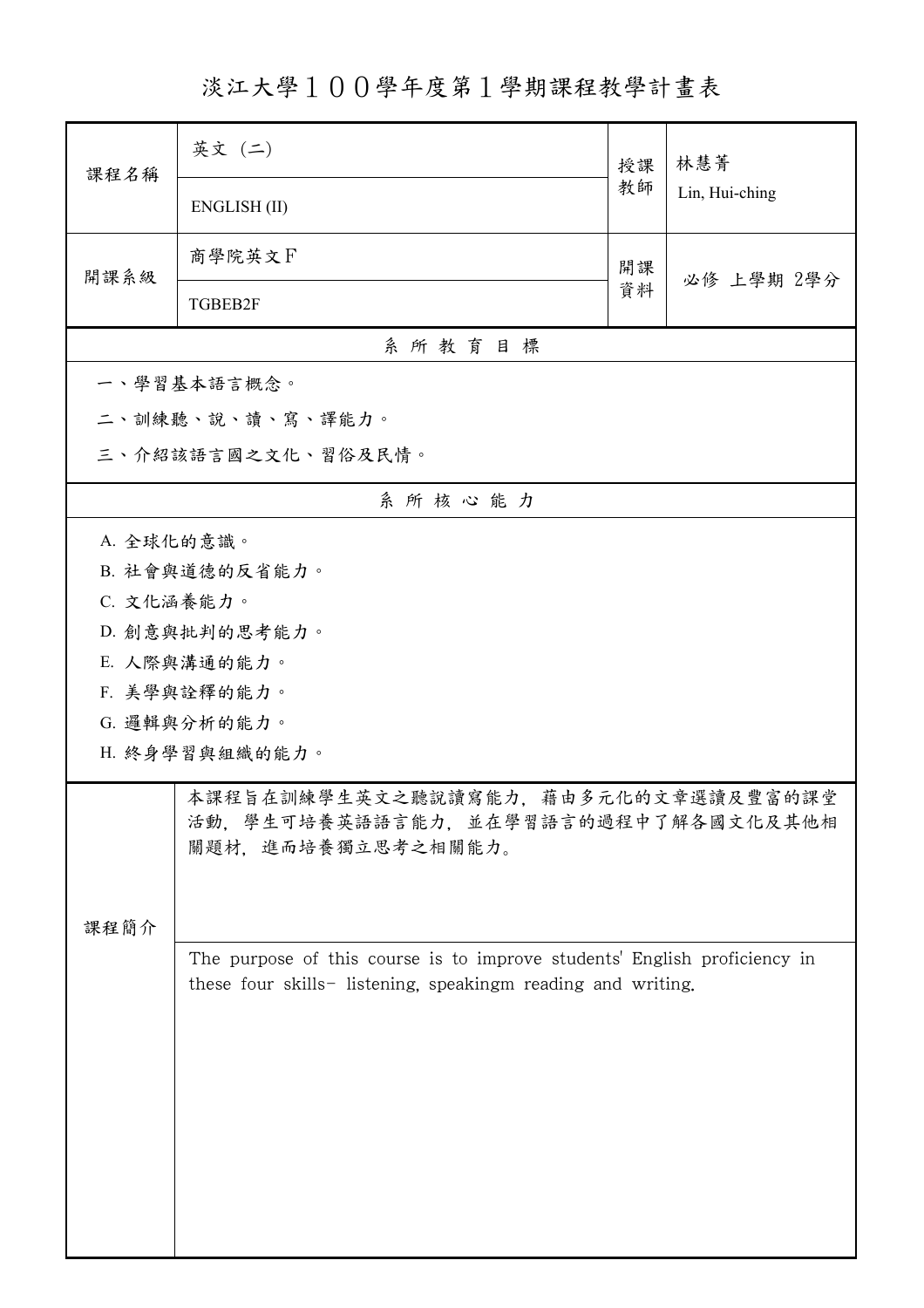本課程教學目標與目標層級、系所核心能力相關性

一、目標層級(選填): (一)「認知」(Cognitive 簡稱C)領域:C1 記憶、C2 瞭解、C3 應用、C4 分析、 C5 評鑑、C6 創造 (二)「技能」(Psychomotor 簡稱P)領域:P1 模仿、P2 機械反應、P3 獨立操作、 P4 聯結操作、P5 自動化、P6 創作 (三)「情意」(Affective 簡稱A)領域:A1 接受、A2 反應、A3 重視、A4 組織、 A5 內化、A6 實踐

二、教學目標與「目標層級」、「系所核心能力」之相關性:

 (一)請先將課程教學目標分別對應前述之「認知」、「技能」與「情意」的各目標層級, 惟單項教學目標僅能對應C、P、A其中一項。

 (二)若對應「目標層級」有1~6之多項時,僅填列最高層級即可(例如:認知「目標層級」 對應為C3、C5、C6項時,只需填列C6即可,技能與情意目標層級亦同)。

 (三)再依據所訂各項教學目標分別對應該系「系所核心能力」。單項教學目標若對應「系 所核心能力」有多項時,則可填列多項「系所核心能力」(例如:「系所核心能力」可 對應A、AD、BEF時,則均填列)。

| 序                       | 教學目標(中文)                                                                | 教學目標(英文)                                                        | 相關性                |             |  |  |
|-------------------------|-------------------------------------------------------------------------|-----------------------------------------------------------------|--------------------|-------------|--|--|
| 號                       |                                                                         |                                                                 | 目標層級               | 系所核心能力      |  |  |
| $\mathbf{1}$            | 培養基礎語言能力                                                                | Student will develop overall<br>language skills                 | C <sub>2</sub>     | <b>EGH</b>  |  |  |
| $\overline{2}$          | 學習閱讀技巧                                                                  | Student will learn reading<br>skills                            | C4                 | <b>EGH</b>  |  |  |
|                         | 3 增字彙加強文法<br>Student will improve<br>grammar and increase<br>vocabulary |                                                                 | C <sub>1</sub>     | <b>EGH</b>  |  |  |
|                         | 4 練習英文聽說                                                                | Student will develop practical<br>speaking and listening skills |                    | DE          |  |  |
| 5                       | 分析文章結構                                                                  | Student can analyze the<br>structure of an article              | C4                 | <b>GH</b>   |  |  |
|                         | 6 培養文章鑑賞能力                                                              | Student will grow the<br>appreciation of written texts          | A <sub>3</sub>     | DF          |  |  |
| $\overline{7}$          | 學習各國文化                                                                  | Student willlearn different<br>cultural themes                  | A <sub>3</sub>     | <b>ABCD</b> |  |  |
|                         | 8 培養獨立思考能力                                                              | Student will develop critical<br>thinking ability               | C <sub>5</sub>     | <b>BCDG</b> |  |  |
| 教學目標之教學策略與評量方法          |                                                                         |                                                                 |                    |             |  |  |
| 序<br>號                  | 教學目標                                                                    | 教學策略                                                            | 評量方法               |             |  |  |
| $\mathbf{1}$            | 培養基礎語言能力                                                                | 課堂講授、分組討論                                                       | 出席率、討論、小考          |             |  |  |
| $\overline{2}$          | 學習閱讀技巧                                                                  | 課堂講授、分組討論                                                       | 出席率、討論、小考          |             |  |  |
| $\overline{\mathbf{3}}$ | 增字彙加強文法                                                                 | 課堂講授                                                            | 出席率、小考、期中<br>考、期末考 |             |  |  |
|                         | 4 練習英文聽說                                                                | 分組討論                                                            |                    | 出席率、報告、討論   |  |  |
|                         | 5 分析文章結構                                                                | 課堂講授、分組討論                                                       | 出席率、討論             |             |  |  |
|                         | 6 培養文章鑑賞能力                                                              | 分組討論                                                            | 出席率、討論             |             |  |  |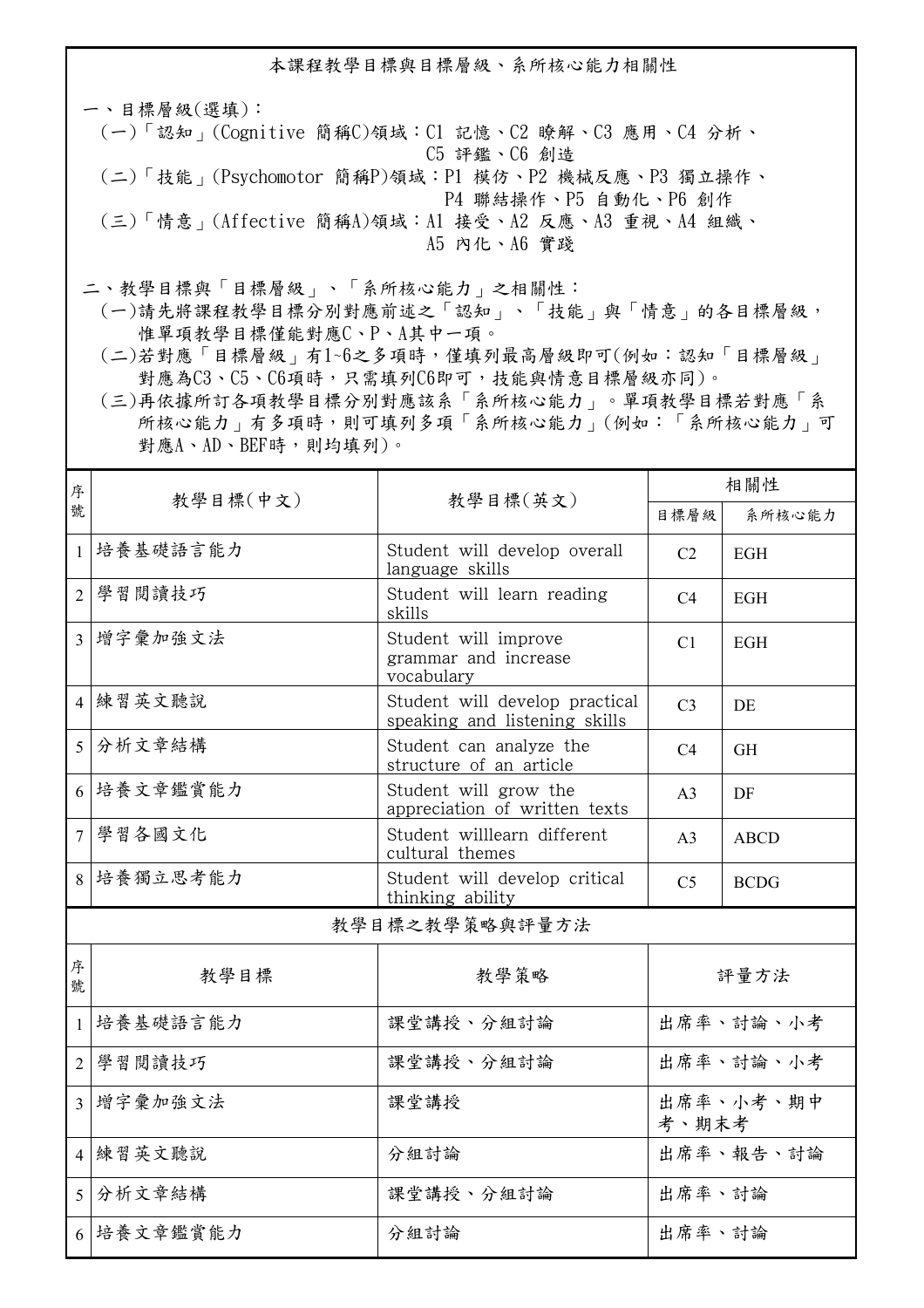| 學習各國文化<br>7                                            |                            | 分組討論                                      |                                                | 出席率、討論 |                            |  |
|--------------------------------------------------------|----------------------------|-------------------------------------------|------------------------------------------------|--------|----------------------------|--|
| 培養獨立思考能力<br>8                                          |                            |                                           | 分組討論                                           |        | 出席率、討論                     |  |
|                                                        | 本課程之設計與教學已融入下列本校基本素養與核心能力  |                                           |                                                |        |                            |  |
|                                                        | 淡江大學基本素養與核心能力<br>內涵說明      |                                           |                                                |        |                            |  |
| 表達能力與人際溝通                                              |                            | 有效運用中、外文進行表達,能發揮合作精神,與他人共同<br>和諧生活、工作及相處。 |                                                |        |                            |  |
| 科技應用與資訊處理                                              |                            | 正確、安全、有效運用資訊科技,並能蒐集、分析、統整與<br>運用資訊。       |                                                |        |                            |  |
| 洞察未來與永續發展                                              |                            |                                           | 能前瞻社會、科技、經濟、環境、政治等發展的未來,發展<br>與實踐永續經營環境的規劃或行動。 |        |                            |  |
| 學習文化與理解國際                                              |                            |                                           | 具備因應多元化生活的文化素養,面對國際問題和機會,能<br>有效適應和回應的全球意識與素養。 |        |                            |  |
| 自我了解與主動學習                                              |                            |                                           | 充分了解自我,管理自我的學習,積極發展自我多元的興趣<br>和能力,培養終身學習的價值觀。  |        |                            |  |
| 主動探索與問題解決                                              |                            |                                           | 主動觀察和發掘、分析問題、蒐集資料,能運用所學不畏挫<br>折,以有效解決問題。       |        |                            |  |
|                                                        |                            | 團隊合作與公民實踐                                 | 劃與組織活動,履行公民責任。                                 |        | 具備同情心、正義感,積極關懷社會,參與民主運作,能規 |  |
| 掌握職場變遷所需之專業基礎知能,管理個人職涯的職業倫<br>專業發展與職涯規劃<br>理、心智、體能和性向。 |                            |                                           |                                                |        |                            |  |
| 授課進度表                                                  |                            |                                           |                                                |        |                            |  |
|                                                        |                            |                                           |                                                |        |                            |  |
| 週<br>次                                                 | 日期起訖                       |                                           | 內 容 (Subject/Topics)                           |        | 備註                         |  |
|                                                        | $100/09/05$ ~<br>100/09/11 | Orientation                               |                                                |        |                            |  |
| $\overline{2}$                                         | $100/09/12$ ~<br>100/09/18 | Unit 1 Art Therapy                        |                                                |        |                            |  |
| 3                                                      | $100/09/19$ ~<br>100/09/25 | Cont.                                     |                                                |        |                            |  |
| $\overline{4}$                                         | $100/09/26$ ~<br>100/10/02 | Unit 2 From Science Fiction to Reality    |                                                |        |                            |  |
| 5                                                      | $100/10/03$ ~<br>100/10/09 | Cont.                                     |                                                |        |                            |  |
| 6                                                      | $100/10/10$ ~<br>100/10/16 | Unit 3 Exporting Labor                    |                                                |        |                            |  |
|                                                        | $100/10/17$ ~<br>100/10/23 | Cont.                                     |                                                |        |                            |  |
| 8                                                      | $100/10/24$ ~<br>100/10/30 | Unit 4 Celebrating the Earth              |                                                |        |                            |  |
| 9                                                      | $100/10/31$ ~<br>100/11/06 | 期中考試週                                     |                                                |        |                            |  |
| 10                                                     | $100/11/07$ ~<br>100/11/13 | Unit 5 Virtual Lives                      |                                                |        |                            |  |